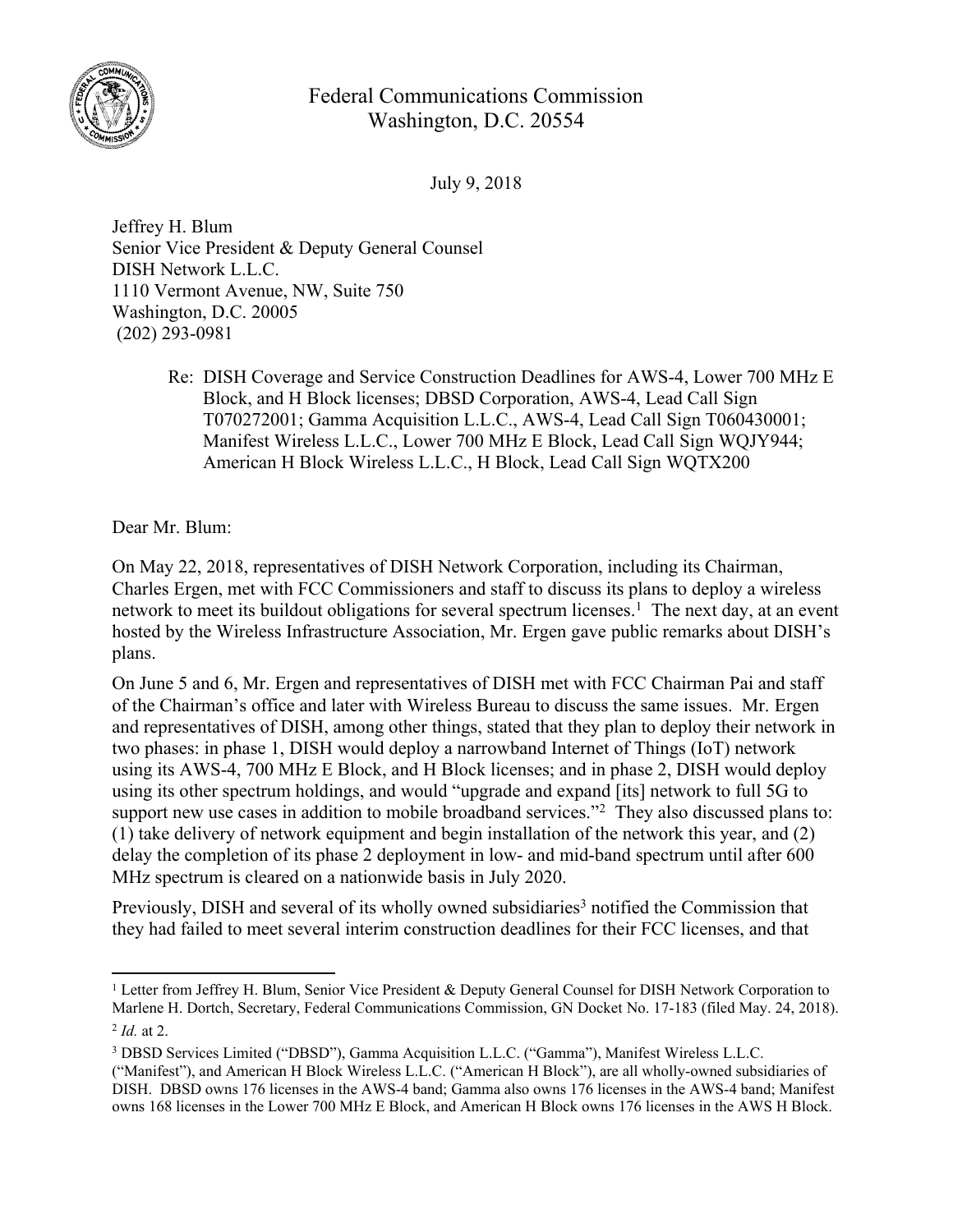they would therefore need to meet several accelerated final coverage and service construction deadlines.<sup>4</sup> Specifically:

- On March 7, 2017, DISH notified the Commission that it had not met the applicable interim construction deadline for its AWS-4 licenses,<sup>5</sup> and by rule its final construction deadline was accelerated by one year. It will be required to provide signal coverage and offer service to 70 percent of the population of each license's service area by March 7, 2020. Failure to meet its final requirement for any license area will result in automatic termination of that license without Commission action.
- On that same date, DISH notified the Commission that it had not met the applicable interim construction deadline for its 700 MHz Lower E Block licenses,<sup>6</sup> and by rule its final construction deadline was accelerated by one year. It will be required to provide signal coverage and offer service to 70 percent of the geographic area of each license or 70 percent of the population of each license's area by March 7, 2020. Failure to meet these benchmarks by the deadline will result in unserved portions of the service area being returned to the Commission for relicensing.
- On May 14, 2018, DISH notified the Commission that it had not met the interim buildout requirement for its H Block licenses,<sup>7</sup> and by rule its final construction deadline was accelerated by two years. It will be required to provide signal coverage and offer service to 75 percent of the population of each license's service area by April 29, 2022. Failure to meet its final requirement for any license area will result in automatic termination of that license without Commission action.

I am contacting you to request updates and more detailed information on your buildout plans for the 53 megahertz of low- and mid-band spectrum that is apparently lying fallow in these bands. Specifically, we request the following information:

- What are the most significant challenges you face in constructing the intended network by 2020, and how do you intend to overcome those challenges?
- Please describe the timing of critical milestones leading up to your previously-stated goal of completing deployment by March 2020, including technology selection, vendor(s) selection, equipment selection/acquisition, system engineering, site acquisition, equipment testing, and advertisement of service and deployment to customers.

<sup>4</sup> In addition to the buildout deadlines discussed below, we note that DISH holds interests in Northstar Wireless, LLC, and SNR Wireless LicenseCo, LLC, licensees of a total of 505 licenses in the AWS-3 bands that have an interim construction deadline (provide coverage to 40 percent of the population for each license's area by October 27, 2021). DISH also, directly and through its wholly-owned subsidiary South.Com L.L.C., holds a total of 82 licenses in the Multichannel Video Distribution and Data Service (MVDDS) with interim construction deadlines (provide substantial service in each license's area by July 26, 2019 (44 licenses), August 18, 2019 (37 licenses), and September 23, 2019 (1 license).

<sup>5</sup> 2000-2020 MHz and 2180-2200 MHz.

<sup>6</sup> 722-728 MHz.

<sup>7</sup> 1915-1920 MHz and 1995-2000 MHz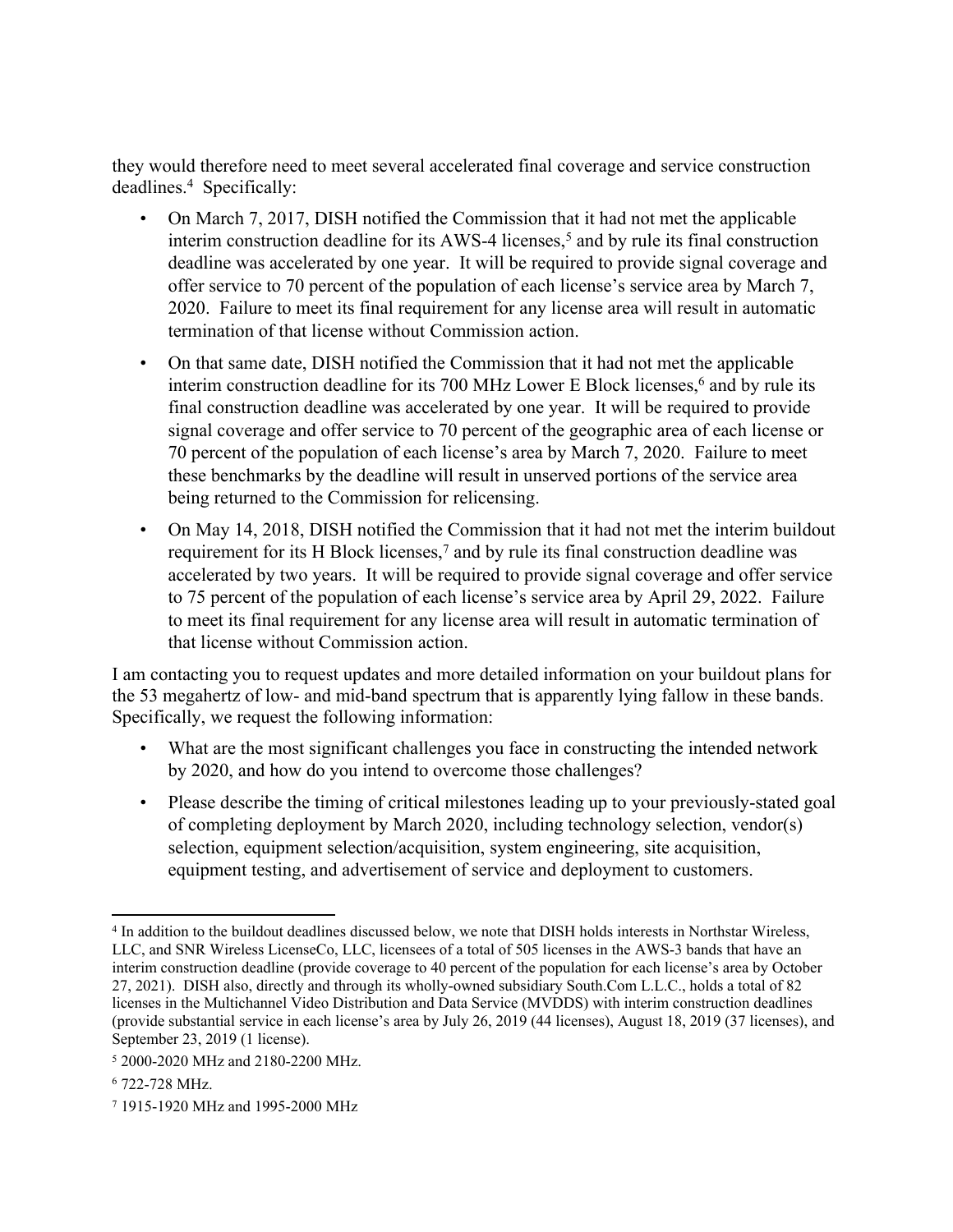- Please describe the service DISH intends to provide with respect to each spectrum band that has an upcoming construction deadline. Do you intend to include other licensed bands in the phase 1 deployment? If not, why? It has been reported that DISH began testing ATSC 3.0 in Dallas, TX, on the 700 MHz E block spectrum earlier this year. What role will this technology play in meeting the upcoming construction requirements for this spectrum?
- How will each spectrum license independently be constructed to meet the service requirement? Will each and every spectrum band be deployed at each base station? If not, how do you plan to demonstrate that you have met the buildout requirement for each license in each band??
- If an industry standard technology will be used, what is the standard and what is its status? Has DISH decided to not move forward given the current state of the standard? If so, please provide an explanation of the actions DISH chose to delay due to the pace of standards development.
- Please describe the architecture of the network DISH is constructing for its phase 1 network (including how base stations, repeaters, and end-user devices will interact) and the IOT services/applications it plans to provide?
- Describe the coverage area you expect to achieve from each base station in phase 1. What are the technical parameters that are assumed in arriving at the expected coverage—such as data rate, receive signal level, frequency of transmissions (how often and how long does the base station communicate with subscriber units or an individual subscriber unit), and link budget? Also, describe the amount of bandwidth that you expect to use for each band (AWS-4, 700 MHz E Block, and H Block) for the phase 1 network.
- Please clarify whether any portion of a narrowband IoT network using DISH's AWS-4, 700 MHz E Block, and H Block licenses in phase 1 will consist of one-way base stations that transmit to subscriber units that do not communicate with a base station. If the network will support two-way communications between base stations and customer equipment, how do you intend to deploy each band to support two-way communication?
- Describe the end-user devices you intend to deploy in order to meet the construction requirements for these spectrum bands (e.g., types of devices and their intended applications, locations and heights above ground where they would be installed, frequency bands available in the devices, how frequently they would interact with base stations). Also, please indicate when you expect these devices to become available.
- When you previously stated that you expect to deploy by March 2020, did you mean that network coverage and equipment would be available to customers as of that date? Do you expect to be marketing and providing service to customers in each licensed area as of that date? How do you intend to market the service to customers in each licensed area?
- For the H Block licenses, do you anticipate having chip sets and developer kits that support the band available in time to offer customer equipment by April 29, 2022?